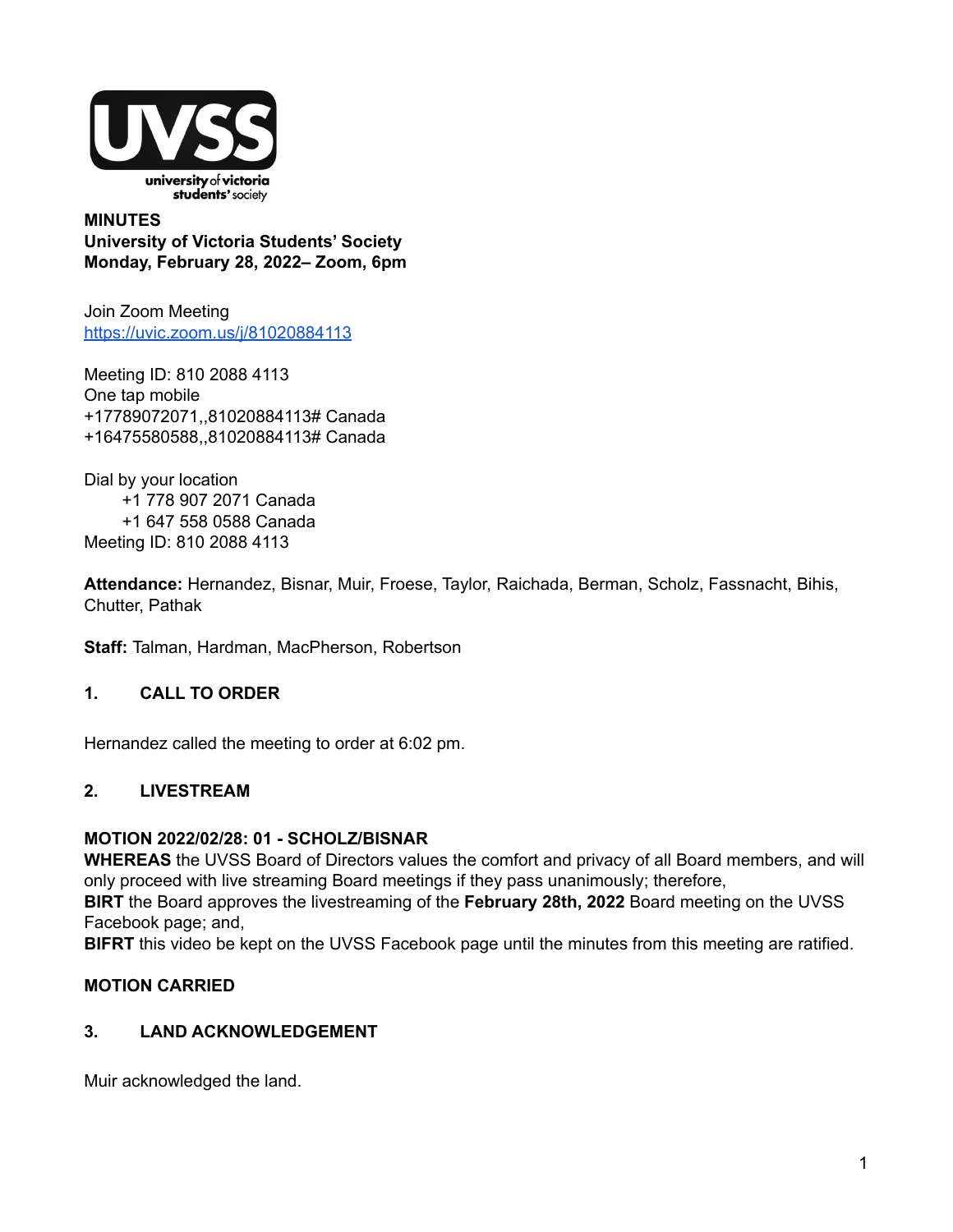### **4. ADOPTION OF AGENDA**

### **a. Adoption of Agenda**

i. **2022/02/28**

#### **MOTION TO ADOPT - MUIR/RAICHADA MOTION TO AMEND - JACOBS/BISNAR**

To defer the collection of Director Reports and agenda section of "6. Reports" to the next meeting on Monday, March 7th **MOTION CARRIED**

### **MOTION TO AMEND - JACOBS/BISNAR** To add Jacobs's motion. **MOTION CARRIED**

**MOTION TO AMEND - CHUTTER/BERMAN** To add Chutter's motion. **MOTION CARRIED**

### **MOTION CARRIED**

### **b. Adoption of Minutes**

i. **2022/02/14**

**MOTION TO ADOPT - JACOBS/SCHOLZ**

**MOTION TO AMEND - FROESE /BERMAN** To add Froese, Jacobs, Chutter and Raichada's Directors' reports **MOTION CARRIED**

### **MOTION CARRIED**

### **5. PRESENTATIONS & ANNOUNCEMENTS**

- **a. PRESENTATIONS**
- **b. ANNOUNCEMENTS**

### **6. REPORTS**

**a. EXCLUDED MANAGERS**

### **b. PORTFOLIOS**

- 1. Campaigns and Community Relations
- 2. Finance and Operations
- 3. Outreach and University Relations
- 4. Student Affairs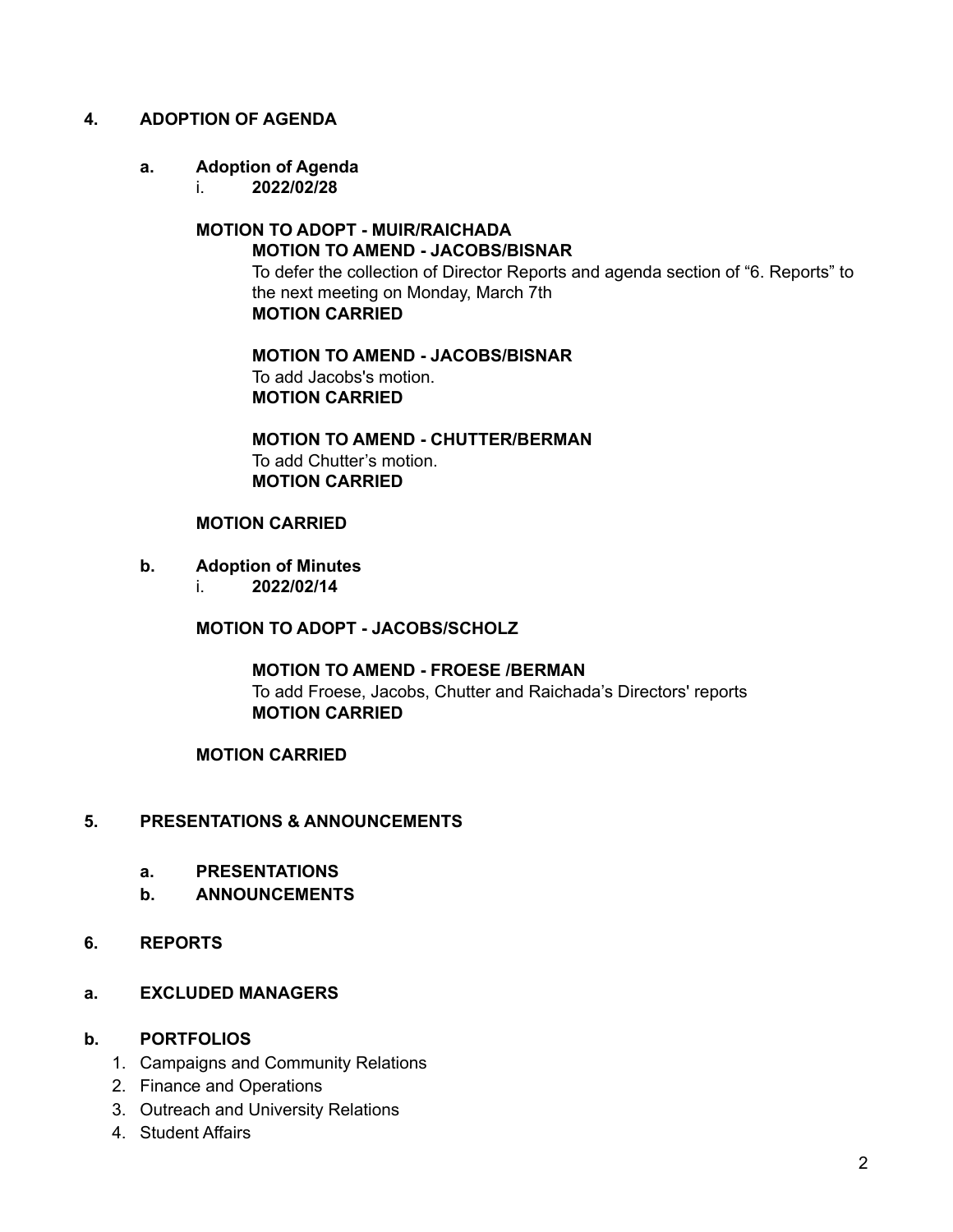- 5. Events
- 6. International Student Relations

# **COMMITTEES AND COUNCILS**

- 1. Electoral
- 2. Executive Committee
- 3. Food Bank & Free Store
- 4. Peer Support Centre

### **CONSTITUENCY ORGANIZATIONS & NSU**

- 1. GEM
- 2. NSU
- 3. Pride
- 4. SOCC
- 5. SSD

### **7. QUESTION PERIOD (15 mins)**

**8. EMAIL MOTIONS**

### **9. MAIN MOTIONS**

### **MOTION 2022/02/28: 02 - RAICHADA/BERMAN**

**WHEREAS** the Board has received prior notification through in-camera meeting and email; therefore, **BIRT** the UVSS Board of Directors accepts the resignation of Dipayan Nag from the Director of Finance and Operations position.

### **MOTION CARRIED**

# **MOTION TO MOVE MOTION 05 UP IN THE AGENDA - PATHAK/BISNAR MOTION CARRIED**

### **MOTION 2022/02/28: 05 - JACOBS/RAICHADA**

**WHEREAS** Delicia Jacobs has resigned as the SSD Board Representative; and,

**WHEREAS** SSD held an election and selected a new representative (who is not ready to step up yet); therefore,

**BIRT** the Board accepts Delicia's resignation.

### **MOTION CARRIED**

### **MOTION 2022/02/28: 03 - SCHOLZ/JACOBS**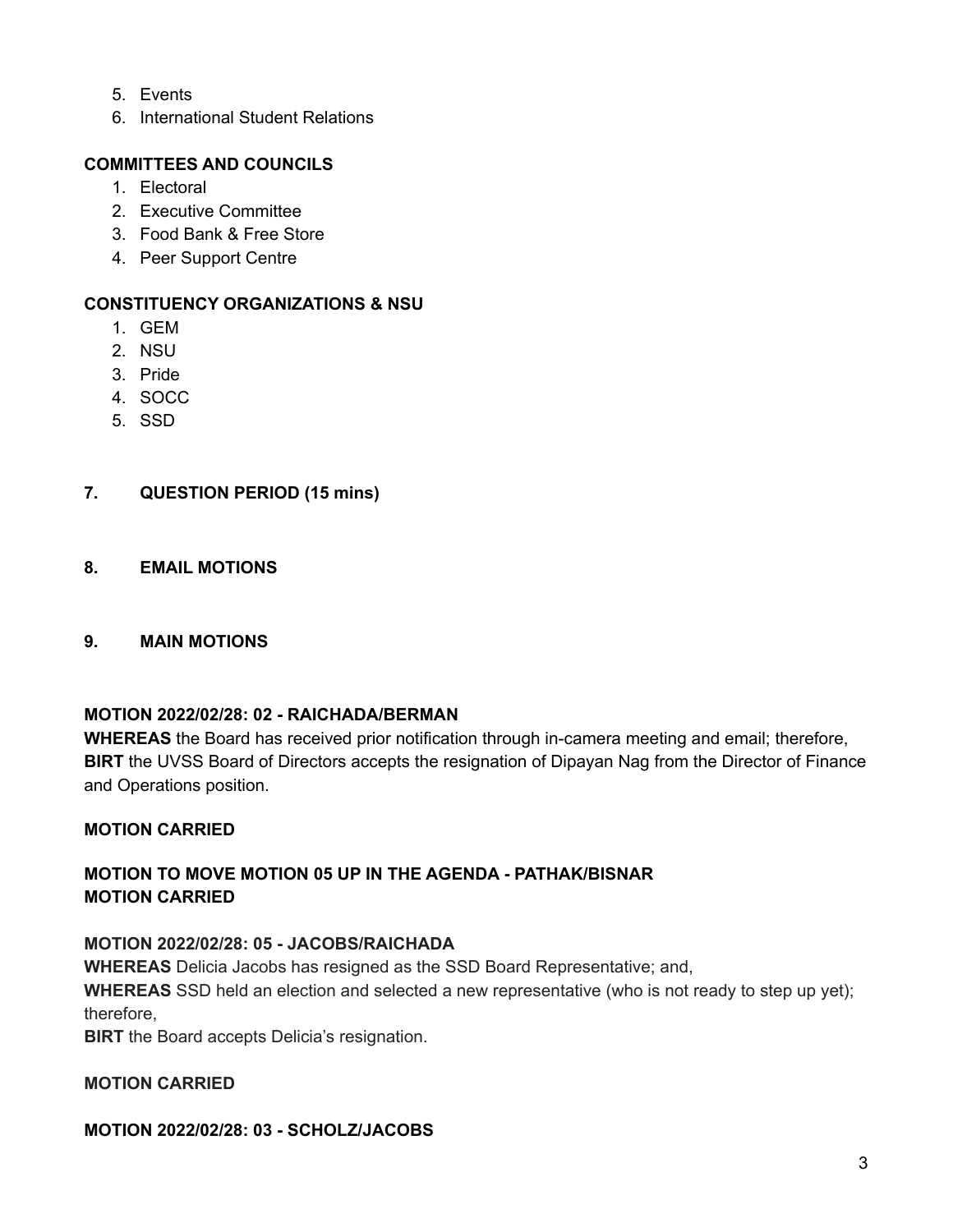**WHEREAS** there are currently vacancies in the Lead Director positions of Director of Outreach and University Relations, Director of Events, Director of Campaigns and Community Relations, and Director of Finance and Operations; and,

**WHEREAS** UVSS Bylaws state that the Board may elect a director to fill a vacancy in Lead Director positions as an interim Lead Director; therefore,

**BIRT** nominations are open for UVSS Directors at Large or Advocacy Group reps to fill the following positions:

- Director of Outreach and University Relations: Delicia Jacobs
- Director of Events: Dhruvi Raichada
- Director of Campaigns and Community Relations: co-leads Deborah Berman & Josh Fassnacht
- Director of Finance and Operations: Nominees: Sid Pathak, co-leads Rowan Froese & Nigel Bisnar, co-leads Sid Pathak & Nigel Bisnar, and co-leads Sid Pathak & Rowan Froese

# **MOTION TO ACCLAIM OUTREACH AND EVENTS - MUIR/CHUTTER**

Delicia Jacobs acclaimed as Director of Outreach and University Relations and Dhruvi Raichada acclaimed as Director of Events

# **MOTION CARRIED**

# **MOTION TO POSTPONE CAMPAIGNS VOTE - BERMAN/PATHAK**

To postpone voting for co-leads Deborah Berman & Josh Fassnacht until the next board meeting. **MOTION CARRIED**

# **MOTION TO ACCEPT CO-LEADS - BISNAR/BERMAN**

To vote on whether we consider co-leads for FinOps even though that is a deviation from policy and we have an option to elect a single nominee who can work a minimum of 20 hrs. **MOTION DEFEATED**

# **MOTION TO AMEND - FROESE/JACOBS**

To add "we have an option to elect a single nominee who can work a minimum of 20 hrs." **MOTION CARRIED**

# **MOTION TO ACCLAIM SID PATHAK AS FINANCE AND OPERATIONS - JACOBS/FASSNACHT**

Sid Pathak acclaimed as Director of Finance and Operations. **MOTION CARRIED**

# **JACOBS REPLACED HERNANDEZ AS CHAIR**

# **MOTION 2022/02/28: 04 - HERNANDEZ/BERMAN**

**WHEREAS** the UVSS is currently embarking on a governance review and would like to notify our membership; therefore,

**BIRT** the UVSS Board approves the **following [statement](https://docs.google.com/document/d/1DpRHeD06cFjmwQK8sfrz7czds-cIoI1m64bAZEEd8hM/edit#)**.

# **MOTION CARRIED**